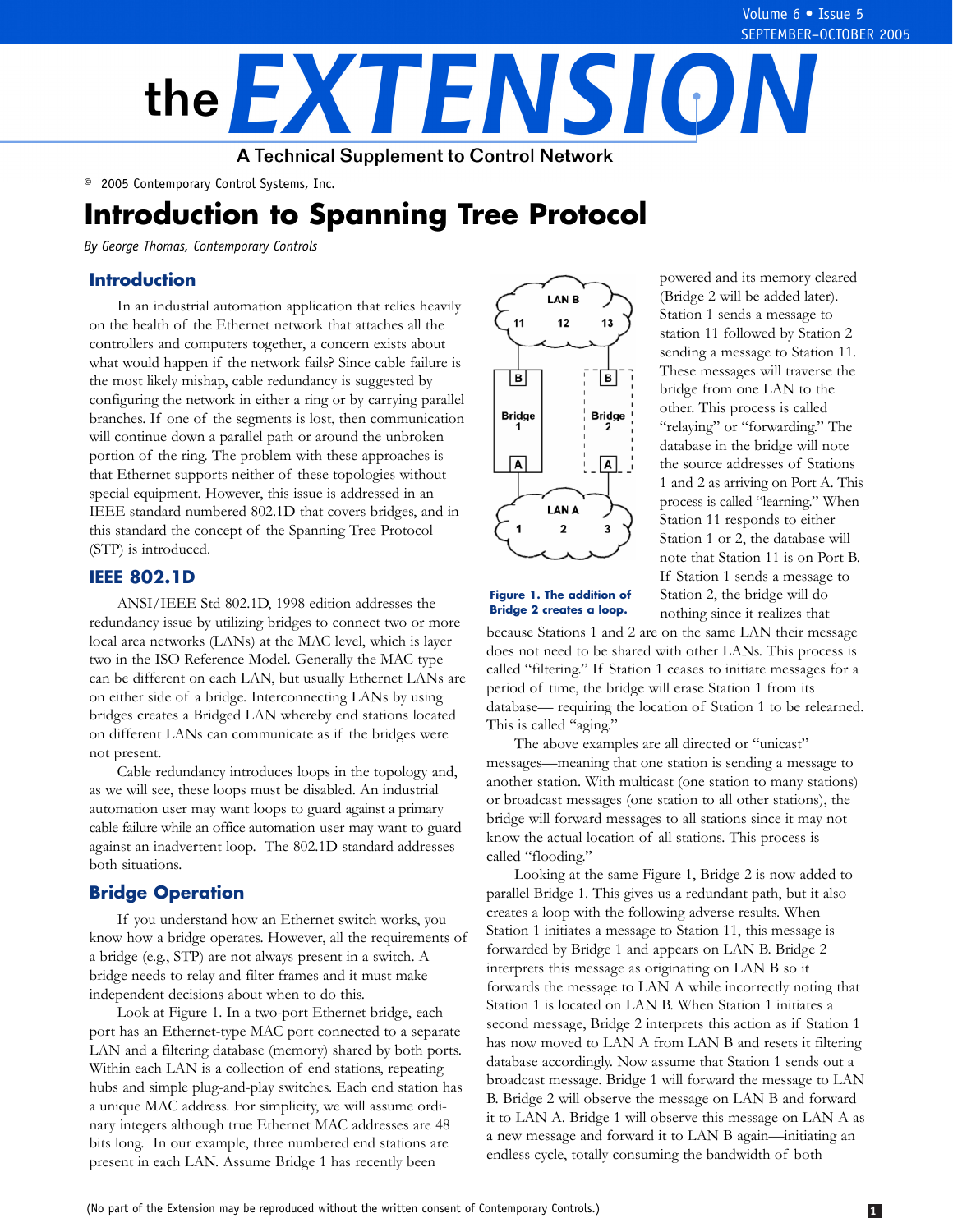bridges and rendering both LANs useless. To maintain the integrity of our network, we must guard against the formation of loops.

# **Tree Topology**

To avoid loops we need a tree topology consisting of a root, a succession of branches and then leaves. The leaves represent end stations, and there is one and only one path from a leaf to another leaf. Therefore, the tree is free of loops that can cause havoc in a network. The other requirement is that all leaves are connected. There are no isolated segments. Another term for this topology is distributed star. Within our tree structure will be a series of bridges used to connect the branches and leaves. There are two types. The "root bridge" is the main one of interest because it has a special assignment and there is only one within a network. The other bridges (that are to be used) are all "designated bridges" and there could be many within the network. To have a tree topology, you need bridges with more than two ports.

#### **Port Designations**

Although bridges do not need MAC addresses to operate, a MAC address is needed to identify bridges in the Spanning Tree Protocol. Besides a MAC address for each bridge, each port on each bridge must be identified. For bridges, a unique 64-bit bridge identifier is assigned by appending a 16-bit priority field in front of a unique 48-bit MAC address resulting in a "Bridge ID." The MAC address comes from the bridge vendor while the priority field can be set by the user. The default priority value of 0x8000 is in the middle of the priority range; if the user fails to assign priority values, the bridges will still have unique assignments. This is important since the bridge with the lowest numerical bridge identifier will become the root bridge. All other bridges have the possibility of becoming designated bridges.

Similarly, a 16-bit "port identifier" exists consisting of an 8-bit port address preceded by an 8-bit priority field. Again, the user sets the priority field while the bridge vendor sets the port addresses usually beginning with one for port one and so on. The default priority field is 0x80. Now we have all the bridges and ports identified including the root bridge.

To avoid loops, there is one and only one bridge that is responsible for forwarding messages from the direction of the root towards branches, which we will call links. If there is only one path from the root to a link, where end stations (leaves) attach, there will be no loops. We need a forwarding policy, which is called the Spanning Tree Protocol. To implement this policy, we need to assign each port to become either a "designated port" or a "root port." A designated port is a port that forwards traffic away from the root and toward the leaves. A root port carries traffic back to the root bridge with the further requirement that no more than one root port exists on any one designated bridge. Looking at Figure 2, notice that the root bridge (R) has all designated ports (because it is the root) while the designated bridges have root ports when connected to the root bridge or when the direction of flow is towards the root.

## **Path Cost**

The next item to specify is the cost of each link between branch devices (end stations are not counted). Since we do not want to forward traffic onto low-speed links if we can avoid it, we assign a link cost based upon port speed. The recommended cost figures are shown in Table 1. A 100 Mbps port would cost 19 while a 10 Mbps port would cost 100. Two 100 Mbps cascaded links (two links requiring two bridges to reach the root) would cost 38. This would represent the "path cost." Therefore, all designated ports on Bridge C in Figure 2 would advertise a path cost of 38 assuming traffic is at 100 Mbps. STP utilizes path cost to the root for arbitrating the ideal route. All other routes are blocked. If path costs for each port on each bridge are manually assigned by the operator, configuration could be tedious. Once these costs are entered, we can let the STP determine the best topology that will not introduce loops.



**Figure 2. The addition of link U creates a redundant path. Bridge R has the lowest bridge ID and is, therefore, the root.** 

#### **BPDUs**

Bridges must communicate with one another to execute the STP, and they accomplish this by sending configuration messages in the form of "Bridge Protocol Data Units (BPDUs)." The BPDU is sent as a multicast message (01-80-C2-00-00-00) within a reserved range of MAC addresses which are consumed by each bridge and not forwarded. Each bridge must periodically advertise its understanding of the topology and the path cost to the root for each of its ports. The BPDU format is shown in Figure 3. The more important fields will be discussed in the following example.

Refer to Figure 2 where we have four interconnected bridges connected to end stations. We will assume a stable network with a duly elected root bridge (R) and several designated bridges (A, B, C). All ports on the root bridge are designated ports since they emanate to end stations from the root. All other ports are designated ports or candidates for designated ports except for three ports that point towards the root. They are Port 1 on Bridge A, Port 1 on Bridge B and Port 1 on Bridge C. These are root ports. Assume that all ports on all bridges are rated for 100 Mbps except Bridge B which is only rated for 10 Mbps. Examining Table 1 we find that the corresponding link cost for 100 Mbps is 19 and for 10 Mbps it is 100.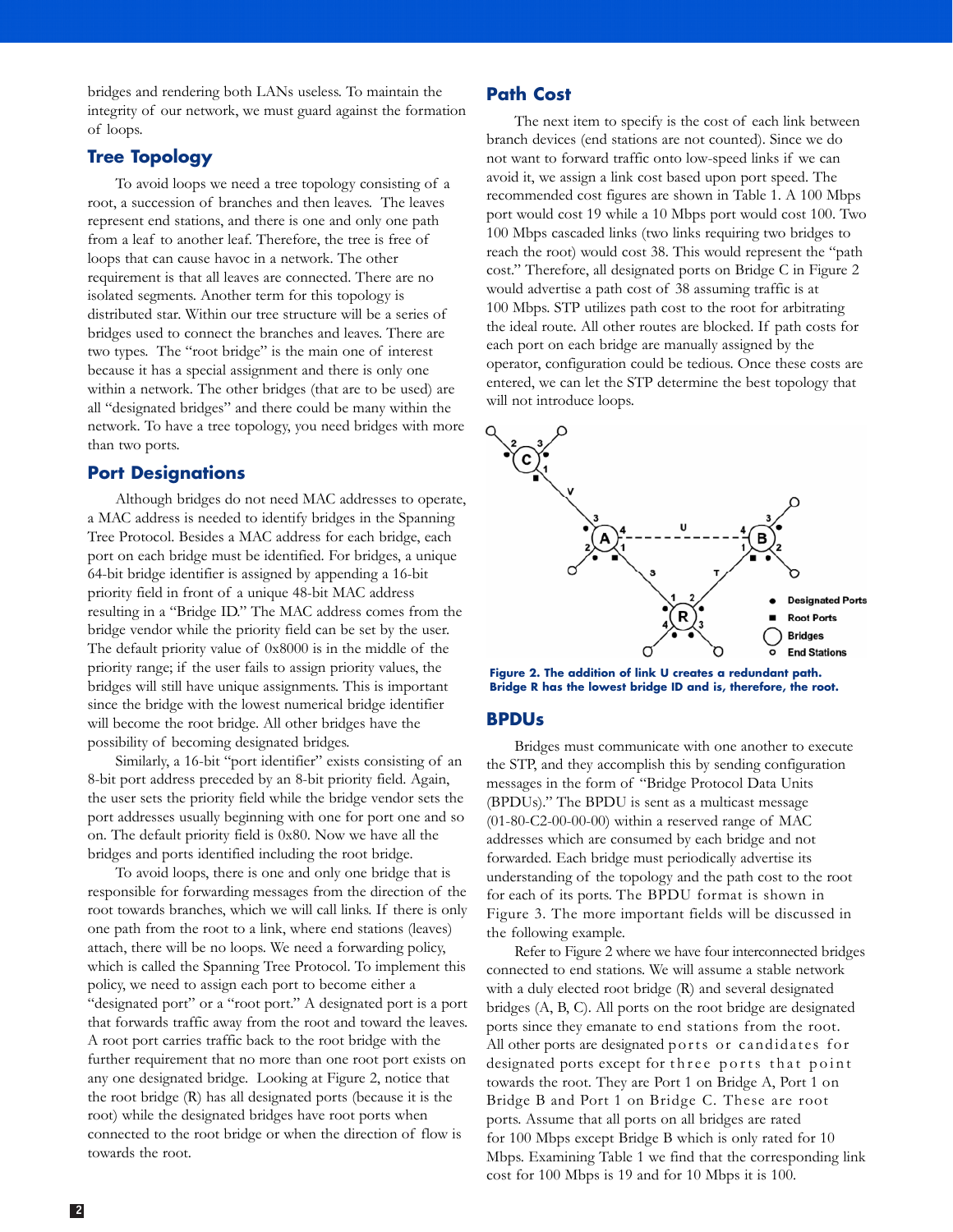This information will be needed when constructing the BPDUs. There are four links of interest  $(S, T, T)$ U, and V).

| <b>DATA RATE</b> | <b>RECOMMENDED</b><br><b>LINK COST VALUE</b> |
|------------------|----------------------------------------------|
| $4$ Mb/s         | 250                                          |
| $10$ Mb/s        | 100                                          |
| $16$ Mb/s        | 62                                           |
| 100 Mb/s         | 19                                           |
| $1$ Gb/s         | 4                                            |
| $10$ Gb/s        | 2                                            |

#### **Table 1. Link Cost Recommendations**

The root bridge begins the process of sending a periodic configuration message based upon the "Hello Time" which is typically two seconds. In this message, the Root Identifier and Bridge Identifier would be the same since this bridge thinks it is the root by having the lowest-value bridge identifier. The Root Path Cost will be zero because this is the root bridge. Since all ports on the root bridge are designated ports, a configuration BPDU will go out each port along with the corresponding port identifier. This process repeats every Hello Time.

First-tier bridges, those directly connected to the root bridge, (in our case, Bridges A and B) will receive the BPDUs on Links S and T and will analyze the data. Each bridge will verify that the Root Identifier is indeed lower than its own bridge identifier. If that is true, each bridge will assemble its own set of BPDUs for transmission out its designated ports. The Root Identifier field will not change. Each designated port will increase the total cost of getting back to the root by that port's individual Root Path Cost. Since both of these bridges are tier-1 bridges, the Root Path Cost would be the bridge port's link cost (19 for Bridge A and 100 for Bridge B). The bridge and port identifiers would represent data from each bridge. The Hello Time will remain that specified by the root. BPDUs are then sent out each bridge's **Figure 3. There are two types**  designated ports. Second-tier **types. Configuration** bridges receive the BPDUs (in **messages are normally sent;**  our case Bridge C) and the path **however, a designated bridge can initiate a Topology Change** cost is upped ag ain. In our **message.** 

| <b>Protocol Identifier</b>                                             |  |
|------------------------------------------------------------------------|--|
| <b>Protocol Version Identifier</b>                                     |  |
| <b>BPDU Type</b>                                                       |  |
| <b>Flags</b>                                                           |  |
| Root Identifier                                                        |  |
| <b>Root Path Cost</b>                                                  |  |
| <b>Bridge Identifier</b>                                               |  |
| <b>Port Identifier</b>                                                 |  |
| Message Age                                                            |  |
| Max Age                                                                |  |
| <b>Hello Time</b>                                                      |  |
| <b>Forward Delay</b>                                                   |  |
| igure 3. There are two types<br>$\mathbf{r}$ , and $\mathbf{r}$<br>. . |  |

example, the Root Path Cost from Bridge C would be 38. Bridge C will send out its set of BPDUs—ending the process since no more tier bridges remain. End stations do not participate in the process and ignore the messages. Because the propagation of messages from the root will take time, the standard sets an arbitrary limit to the number of cascaded bridges at seven. This limit does not apply to conventional switches that, in any event, should not be present in an STP network.

#### **Port States**

The operational states of ports participating in the STP are a bit different from a conventional switch. Additional states are needed to prevent a loop, and to limit instability during the voting or topology-change process. There are five states.

**Disabled**—The port is completely non-functional in that it cannot receive or transmit any type of frame.

**Blocking**—The port is neither a designated or root port but is recognized as an alternate port to the root. It does not learn addresses, forward frames or transmit BPDUs but it can hear BPDUs being sent since it may be called to action one day.

**Listening**—This port is being prepared for activity by exiting the blocking state. It still does not learn or forward addresses, but it sends and receives BPDUs. It is participating in the voting, but it might not win the election.

**Learning**—This port will become active in forwarding frames but must wait until the Forward Delay timer (typically 15 seconds) expires. This allows the port to add entries in its filtering database so it will not flood ports once it enters the forwarding state.

**Forwarding**—This port is functioning as any other switch port by filtering and forwarding frames.

We will go back to our example in Figure 2. Since we have a tree topology without loops, all active ports (those with a link partner) are in the forwarding state. Now consider the presence of Link U. Unused Port 4 on Bridges A and B will be active but only in the listening state. While in this state, they send each other BPDUs. Bridge A will send out a BPDU to Bridge B indicating a root path cost of 19 while Bridge B reciprocates with a root path cost of 100. Both bridges recognize there is an alternate path to the root, which is unacceptable, and that (for messages not originating at the end stations attached to Bridge B) the best path to the root is through Bridge A and not Bridge B. Therefore Port 4 on Bridge B assumes the blocking state, and Port 4 on Bridge A the learning state and eventually the forwarding state even though this would be useless since all the messages forwarded from Bridge A to Bridge B would be discarded on arrival. The final result is no topology change. The tree before the redundant connection is the same as after the connection was made. However, Link U is now a potential redundant path which may be utilized after a link or switch failure.